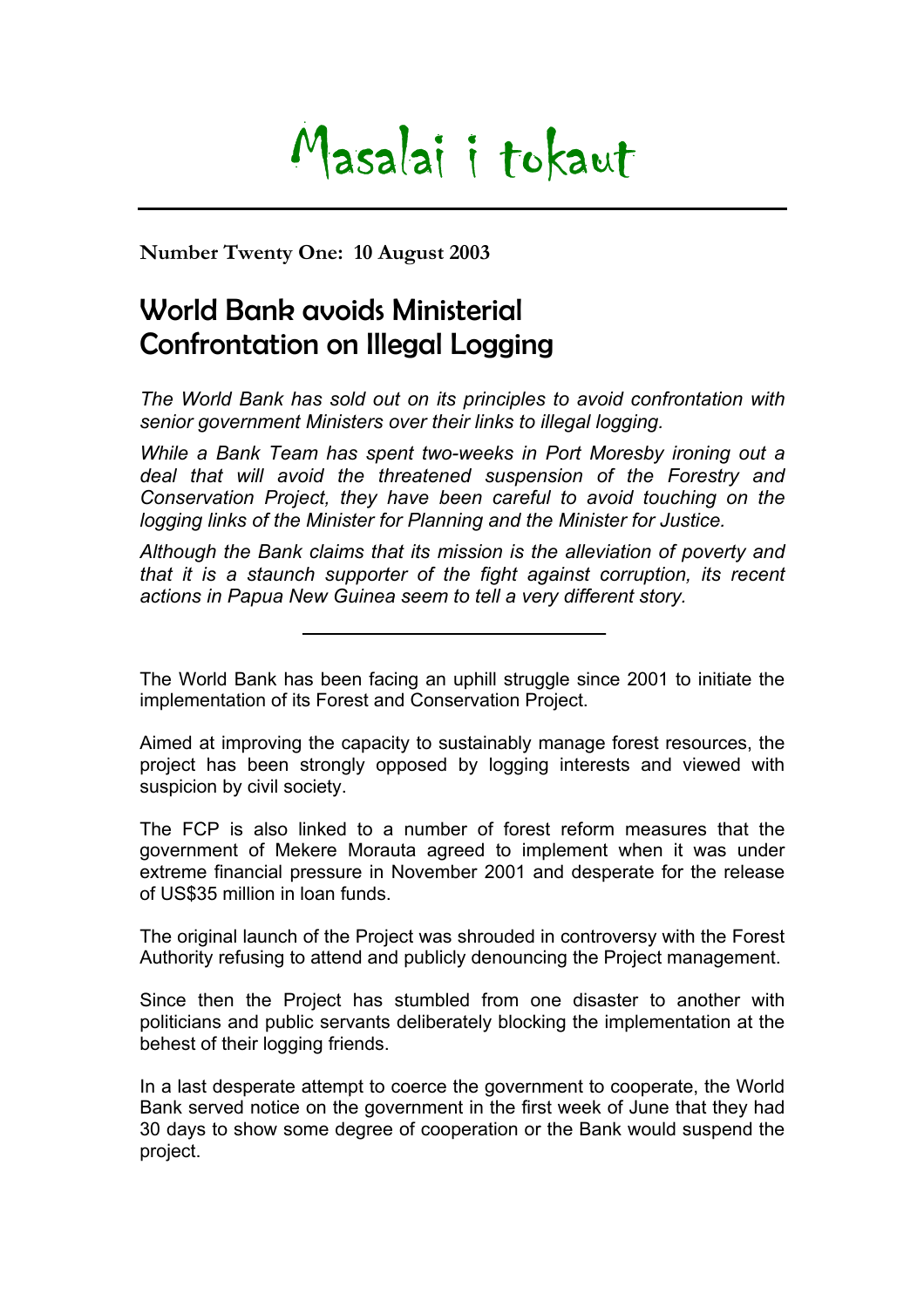Such a suspension would have immediately destroyed PNGs credit rating, knocked the Kina even lower and would have threatened other Bank funding for the Highlands Highway and other donor projects.

In its attempts to find a deal to avert the threatened suspension the Bank has been very careful to avoid any controversy over two prominent logging projects that have strong Ministerial links.

## **Kerawara Limited**

The recent Review of Disputed Forest Allocations found that the Simbali logging project in East New Britain was a total scam.

While the project was developed as a small project to clear 40 hectares of forest for a cocoa plantation, the reality was that the logging company was interested in a far bigger logging operation.

Over the last 12-months Kerawara Limited has logged an area of 11,700 hectares and exported more than 35,000 cubic metres of logs worth more than US\$2 million.

Although the Review recommended in February that logging be immediately stopped and all logs seized, Kerawara was allowed by the government to continue logging until its operations were completed.

During this time the Forest Authority and the Minister continued to issue log export licences - effectively collaborating in the theft of the logs from the landowners.

The Review also recommended that action be taken against the Kerewara group of companies (that includes Hugo Sawmilling, SSG and Richard Gault Industries) including cancellation of their forest industry registration, which would prevent their continued participation in the logging industry.

This set the World Bank on a dangerous path of confrontation with the Minister of Planning, the very man whose cooperation they desperately needed in order to save the Forest and Conservation Project from imminent suspension.

Sinai Brown has made no secret of his long business involvement with the logging industry and his wife is a prominent shareholder in the Kerawara group of companies that have been active in East New Britain for many years.

Another prominent partner in the Kerawara business network is Sir Hugo Berghuser who was of course slammed in the Barnett Inquiry for his role in illegal logging.

Although a draft NEC submission was prepared in March that recommended direct and immediate action against the Simbali logging operation and the Kerawara group of companies, these recommendations were quietly removed in a re-drafting process that took place in the offices of the Forestry and Conservation Project over the weekend of the 31<sup>st</sup> of May.